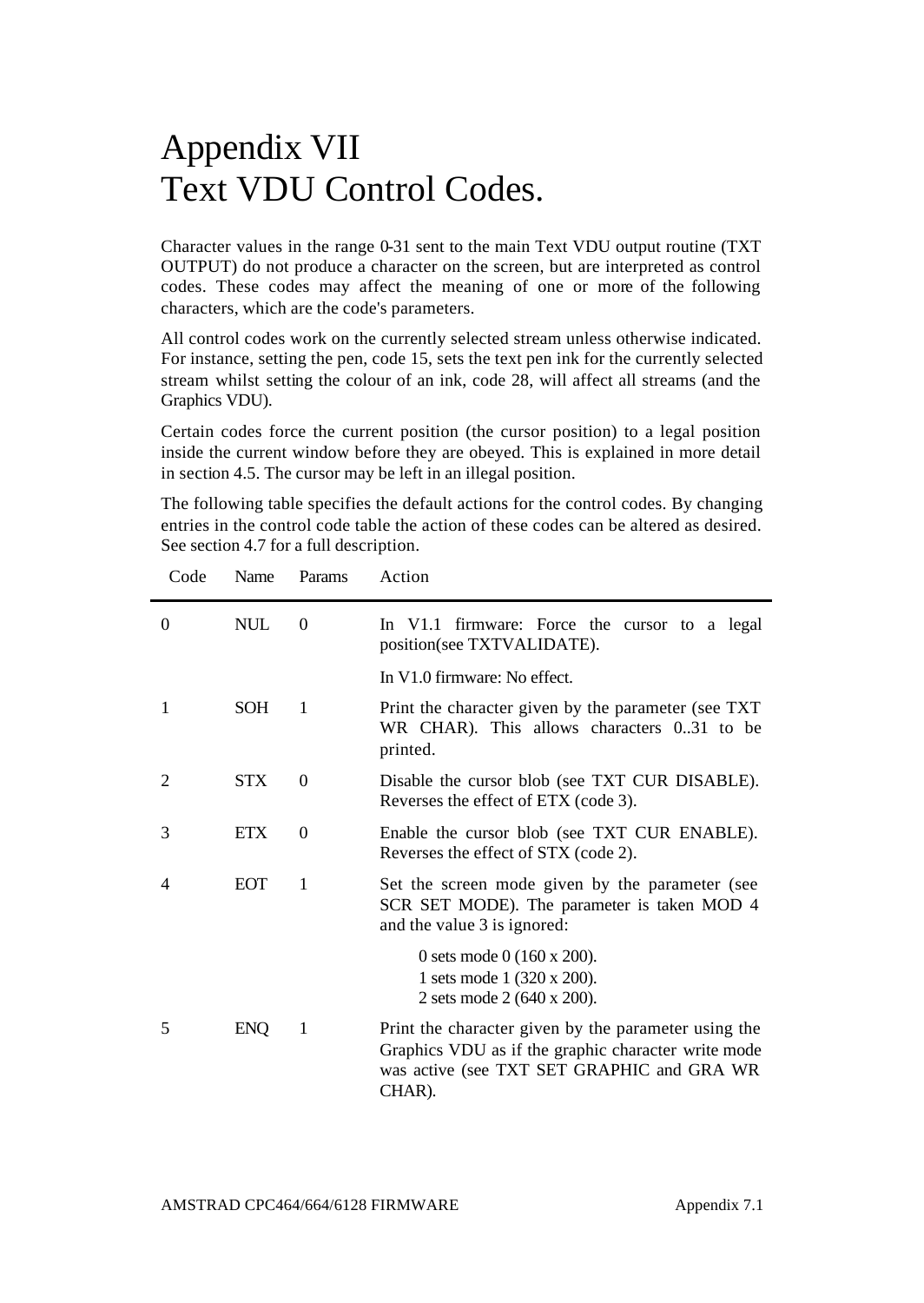| 6  | <b>ACK</b>      | $\boldsymbol{0}$ | the VDU (see TXT VDU<br>Enable<br>ENABLE).<br>Reverses the effect of NAK (code 21).                                                                                          |
|----|-----------------|------------------|------------------------------------------------------------------------------------------------------------------------------------------------------------------------------|
| 7  | BEL             | 0                | Makes a short bleep, sound. Note that this flushes the<br>sound queues.                                                                                                      |
| 8  | <b>BS</b>       | 0                | Make the current position legal then move left one<br>character.                                                                                                             |
| 9  | TAB             | 0                | Make the current position legal then move right one<br>character.                                                                                                            |
| 10 | LF              | 0                | Make the current position legal then move down one<br>line.                                                                                                                  |
| 11 | VT              | 0                | Make the current position legal then move up one<br>line.                                                                                                                    |
| 12 | FF              | $\theta$         | Clear the current window and move the current<br>position to the top left corner (see TXT CLEAR<br>WINDOW).                                                                  |
| 13 | <b>CR</b>       | $\theta$         | Make the current position legal and then move it to<br>the left edge of the window on the current line (see<br>TXT SET COLUMN).                                              |
| 14 | <sub>SO</sub>   | 1                | Set the paper ink to the ink given by the parameter<br>(see TXT SET PAPER). Parameter is taken MOD<br>16.                                                                    |
| 15 | <b>SI</b>       | $\mathbf{1}$     | Set the pen ink to the ink given by the parameter (see<br>TXT SET PEN). Parameter is taken MOD 16.                                                                           |
| 16 | <b>DLE</b>      | 0                | Make the current position legal then clear it to the<br>current paper ink.                                                                                                   |
| 17 | DC1             | $\theta$         | Make the current position legal then clear from the<br>left edge of the window to the current position<br>inclusive. The affected cells are set to the current<br>paper ink. |
| 18 | DC <sub>2</sub> | $\theta$         | Make the current position legal then clear from it to<br>the right edge of the window inclusive. The affected<br>cells are set to the current paper ink.                     |
| 19 | DC3             | $\theta$         | Make the current position legal then clear from the<br>start of the window to the current position inclusive.<br>The affected cells are set to the current paper ink.        |
| 20 | DC <sub>4</sub> | $\overline{0}$   | Make the current position legal then clear from it to<br>the end of the window inclusive. The affected cells<br>are set to the current paper ink.                            |
| 21 | <b>NAK</b>      | 0                | the VDU (see TXT VDU<br>Disable<br>DISABLE).<br>Reverses the effect of ACK (code 6).                                                                                         |